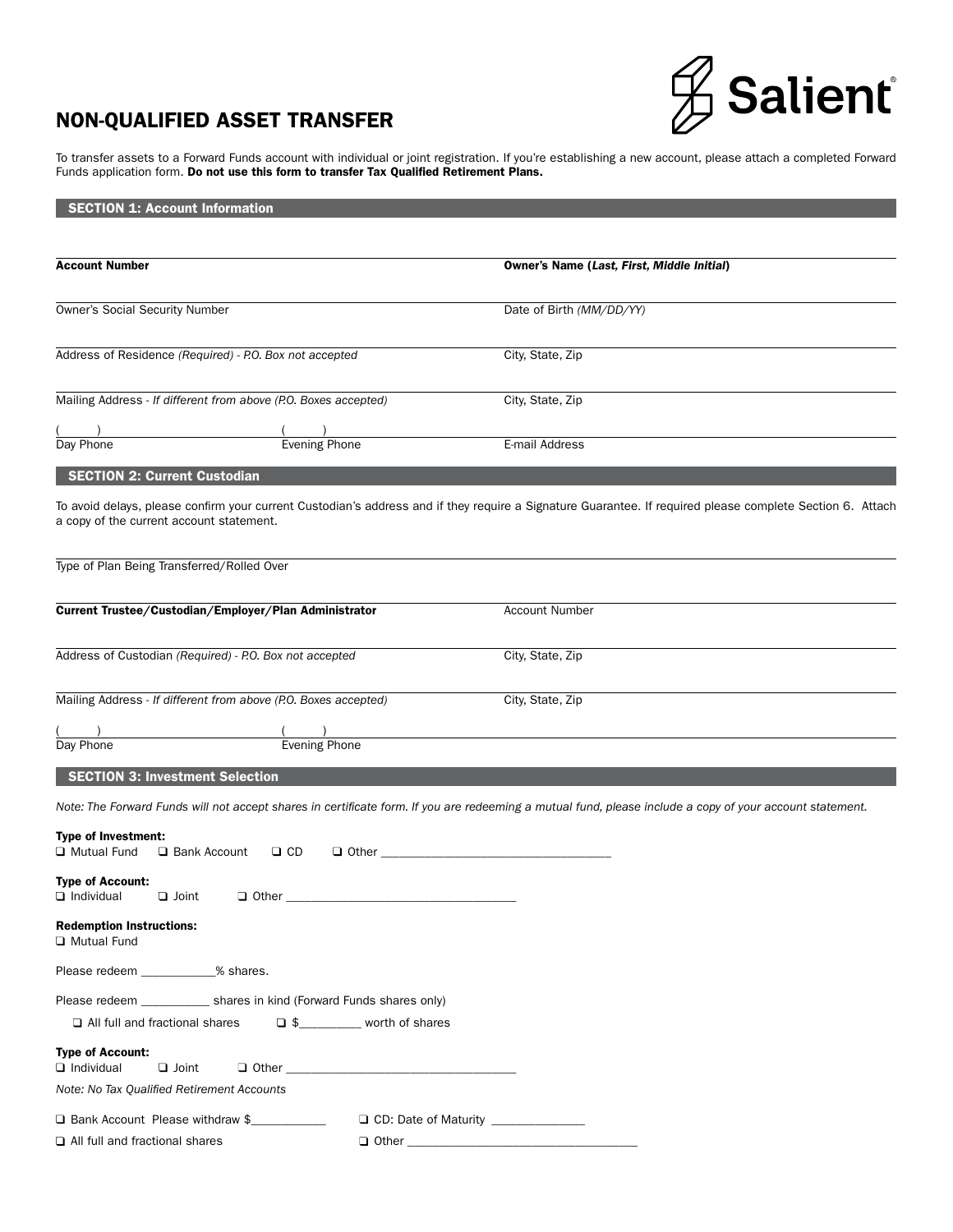# SECTION 4: Your Financial Representative

Name of Firm Branch Address City, State, Zip Code

Firm Branch Number **Representative's Name, Number and Telephone** 

# City, State, Zip Code

*For assistance in completing this form, call the Forward Funds at 1-800-999-6809.*

### SECTION 5: Transfer Instructions

*Note: The Forward Funds will not accept shares in certificate form. If you are redeeming a mutual fund, please include a copy of your account statement.* Please make check payable to the Forward Funds.

| FBO (Account Owner's Name)   | Social Security #  |               |        |           |         |   |
|------------------------------|--------------------|---------------|--------|-----------|---------|---|
| <b>Investment Allocation</b> |                    |               |        |           |         |   |
| <b>Fund Name</b>             | <b>Share Class</b> | <b>Ticker</b> | Amount | <b>or</b> | Percent | % |
|                              |                    |               |        |           |         | % |
|                              |                    |               |        |           |         | % |
|                              |                    |               |        |           |         | % |
|                              |                    | \$            |        |           |         | % |
| <b>Total</b>                 |                    |               |        |           | 100     | % |

#### Investor Instruction to Forward Funds:

Please open a new Forward Funds account for me. I have attached the appropriate application documents to this form.

 $\square$  Please deposit the proceeds to my existing account:

Forward Funds Investment Type Forward Funds Account Number

#### Amount

#### SECTION 6: Signatures

*Please sign below exactly as your name(s) appear on the account you are redeeming/transferring from. All account owners must sign.*

| Signature                | Date (MM/DD/YY) |
|--------------------------|-----------------|
|                          |                 |
|                          |                 |
| Signature                | Date (MM/DD/YY) |
|                          |                 |
|                          |                 |
| Daytime Telephone Number |                 |

# **SECTION 7: Signature Guarantee**

A signature guarantee is required if redeeming within 30 days of changing bank information or address, in addition to sending wires, ACHs and checks to instructions other than that on record for this account.

To protect yourself against fraud, your signature(s) must be guaranteed ("Medallion Signature Guarantee") by any "eligible" guarantor. The Medallion Signature Guarantee stamp MUST include the words "Signature Guaranteed, Medallion Guaranteed" and comply with the Medallion program requirements. Signatures notarized by a Notary Public are not acceptable.

Eligible guarantor's: Commercial Banks Credit Unions Member Firms of a domestic stock exchange Savings Associations Trust Companies